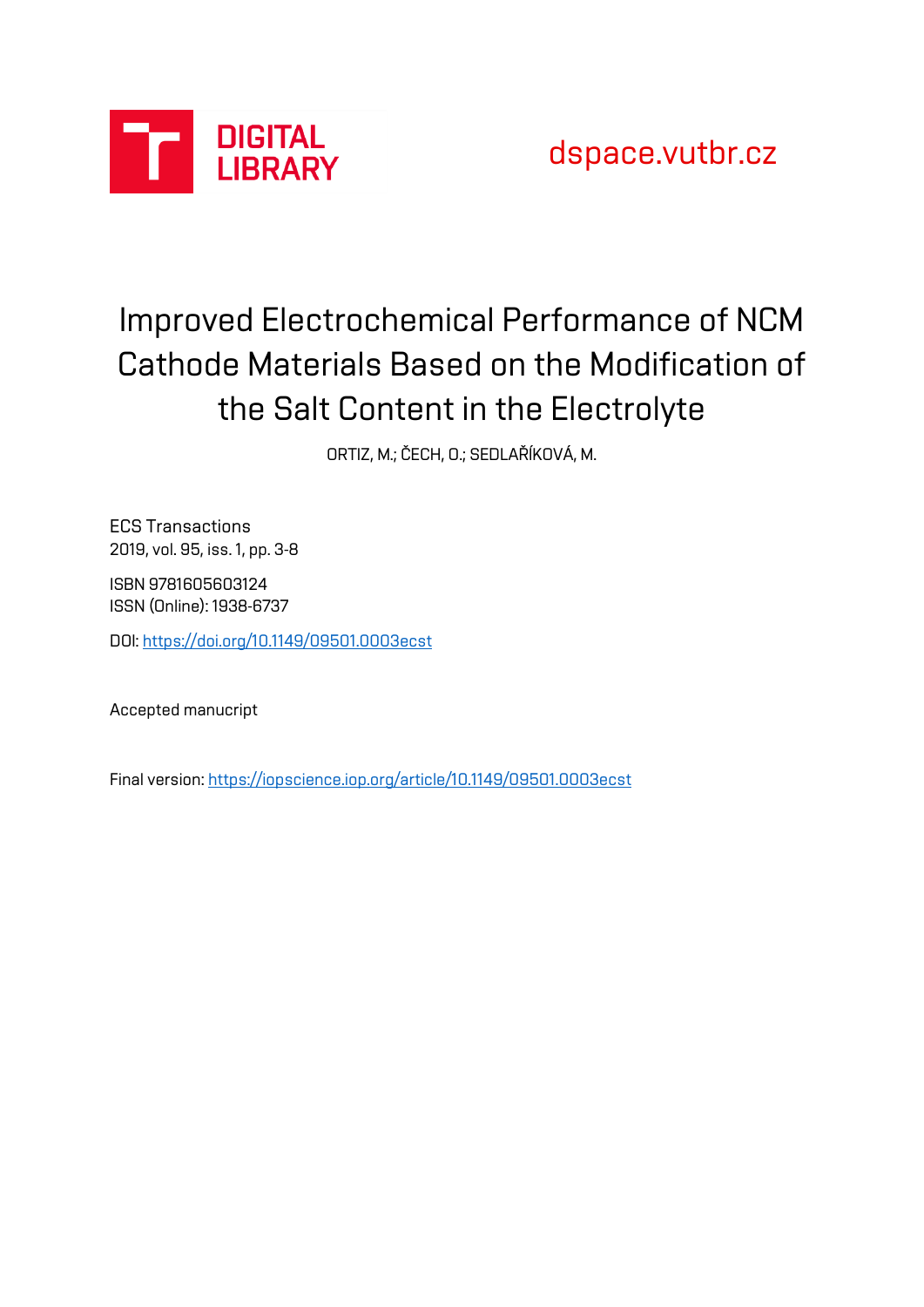## **Improved Electrochemical Performance of NCM Cathode Materials Based on the Modification of the Salt Content in the Electrolyte**

M. G. Ortiz<sup>a,b,c</sup>, O. Čech<sup>c</sup>, and M. Sedlaříková<sup>c</sup>

<sup>a</sup> Instituto de Investigaciones Fisicoquímicas Teóricas y Aplicadas (INIFTA), Facultad de Ciencias Exactas, UNLP, CCT La Plata-CONICET, 1900, La Plata, Argentina <sup>b</sup> Centro de Investigación y Desarrollo en Ciencia y Tecnología de Materiales (CITEMA), Universidad Tecnológica Nacional - CICPBA, 60 y 124, 1923, Berisso, Argentina <sup>c</sup> Department of Electrical and Electronic Technology, Faculty of Electrical Engineering and Communication, Brno University of Technology, Technická 10, 61600, Brno, Czech Republic

> In this work, NCM cathode materials, for Li-ion batteries, were synthesized via a solid-state reaction routine, in which manganese (IV) dioxide, nickel (II) oxide, cobalt (II) hydroxide and lithium hydroxide monohydrate were employed as metal precursors with different calcination temperature. The prepared materials were used as a cathode material for lithium-ion batteries and the electrochemical performance was studied by galvanostatic chargedischarge cycling, cyclic voltammetry, electrochemical impedance spectroscopy and rate capability, in which as electrolyte, 1M and  $1.5M$  LiPF<sub>6</sub> in a mixture of ethylene carbonate and dimethyl carbonate (EC:DMC- 1:1 w/w and 1:2 w/w, respectively) were employed.

## **Introduction**

Lithium-ion batteries (LIBs) with enhanced energy density are now pursued as the most viable power sources for portable electronics, electric and hybrid vehicles, and even for grid-scale power storage applications (1-2). The current LIBs technology is based on insertion-reaction electrodes and organic liquid electrolytes. With an aim to increase the energy density or optimize the other performance parameters, new electrode materials (3- 4) and electrolytes (5-6) are being intensively pursued.

The development of new electrode materials with a high capacity and high level of safety is indispensable for high performance lithium-ion batteries but, at the same time, the other components of the system, such us the electrolyte, must be able to give a good response to these improvements. For the intercalation based cathode materials, within the three existing choices (chalcogenides, transition metal oxides and polyanion compounds) the most of research is focused on transition metal oxides due to their higher operating voltage and the resulting higher energy storage capability. Within these materials, the layered  $LiMO<sub>2</sub>$  (M = Mn, Co, and Ni denoted as NCM), have been extensively studied and considered to be a promising candidate of cathode material for future LIBs because of their high theoretical capacity, low cost, safety, high cycling stability and low toxicity (7-9). However, it is considered that the need to continue with these studies, to be able to improve their electrochemical behavior (especially with respect to its low initial coulomb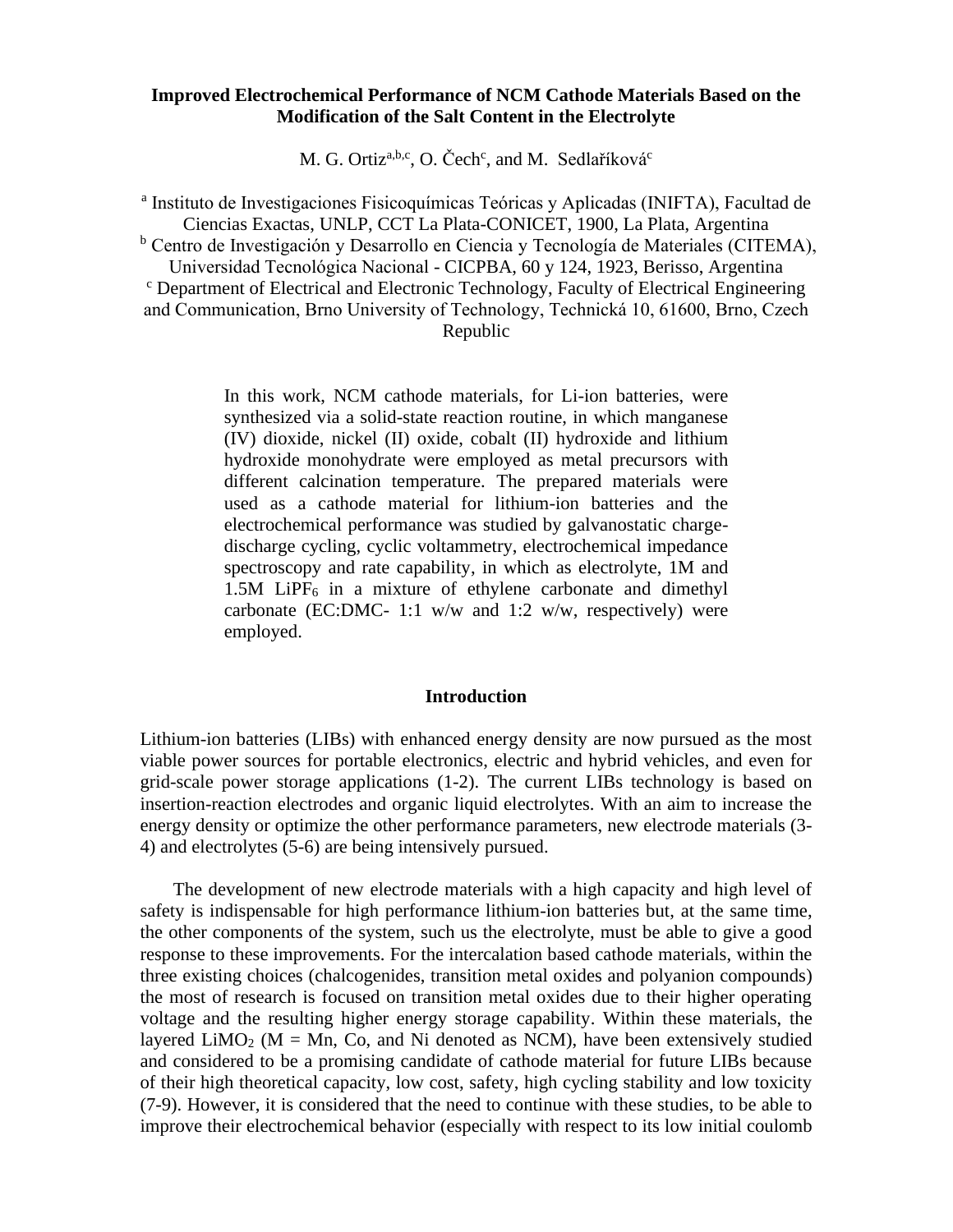efficiency and poor rate capability (7), is still present. To reach this goal, various strategies including optimized particle morphology (10), size (10), and composition (11), using the cation doping in the bulk phase (12), and surface coating (13) have been developed.

We propose a modification of the salt content concentration to overcome the disadvantages described in these systems. Thereby studies, including X-ray diffraction, cyclic voltammetry, cycling and electrochemical impedance spectroscopy for two concentrations of salt in electrolyte (1M and 1.5M) are presented in this paper.

## **Experimental**

The NCM materials were synthesized through a solid state reaction routine. The precursor powders were prepared via a ball milling. In a typical process, raw materials employed in the experiment were nickel oxide (99.8%), cobalt hydroxide (95%), manganese oxide (95%) and lithium hydroxide monohydrate (98.9%). All the starting raw materials, with the certain molar ratio Li: Ni: Co: Mn=1: 0.33: 0.33: 0.33, were milled for 1h. Afterwards, the mixture was heated in two temperature steps, first at 450 °C for 5h and then, at different temperatures  $(800/850/900/950 \degree C)$  for 12 h.

The crystal structure of the samples was characterized by powder X-ray diffraction (XRD) measurements were performed on Rigaku Miniflex 600 powder diffractometer (Cu Ka radiation, 40 kV 15 mA) with a D/Tex Ultra 250 1D CCD detector, in the 2θ range of 10–100° to depict the peak assignment for the phase present.

For the electrochemical tests, the working electrodes were prepared by casting the slurry of the active material (NCM-800/850/900/950) (80%), Super P (10%) and polyvinylidene fluoride (PVDF) (10%) dissolved in the appropriate amount N-methyl-2 pyrrolidone (NMP) on an aluminum foil. Electrochemical experiments were carried out with the cell ECC-STD (El-Cell©), which were assembled inside an Ar-filled glove box, using the prepared working electrodes as cathode and Li metal foil as counter as well as reference electrodes. As electrolyte, 1M and 1.5 M LiPF<sub>6</sub> in a mixture of ethylene carbonate and dimethyl carbonate (EC:DMC- 1:1 w/w and 1:2 w/w, respectively) was employed.

Cyclic voltammetry was done in the potential window from 2 to 4.9 V vs.  $Li/Li^{+}$  and the scan rate was set to  $0.1 \text{ mVs}^{-1}$ . The cells were cycled in the potential range  $2 - 4.8V$ vs. Li/Li<sup>+</sup>, using a VMP-2Z multi-channel galvonostat-potentiostat (Bio-Logic). Electrochemical impedance spectroscopy (EIS) measurements were performed using similar equipment with an AC voltage amplitude of  $5 \text{ mV}$  in the frequency range of 0.1-100.000 Hz. All electrochemical tests were performed at room temperature.

## **Results and Discussion**

The structural information of samples was studied by XRD measurement, and the diffractograms are presented in the Fig. 1. The main diffraction peaks are well indexed to a typical  $\alpha$ -NaFeO2 structure of the R-3m space group. Additionally, no impurities were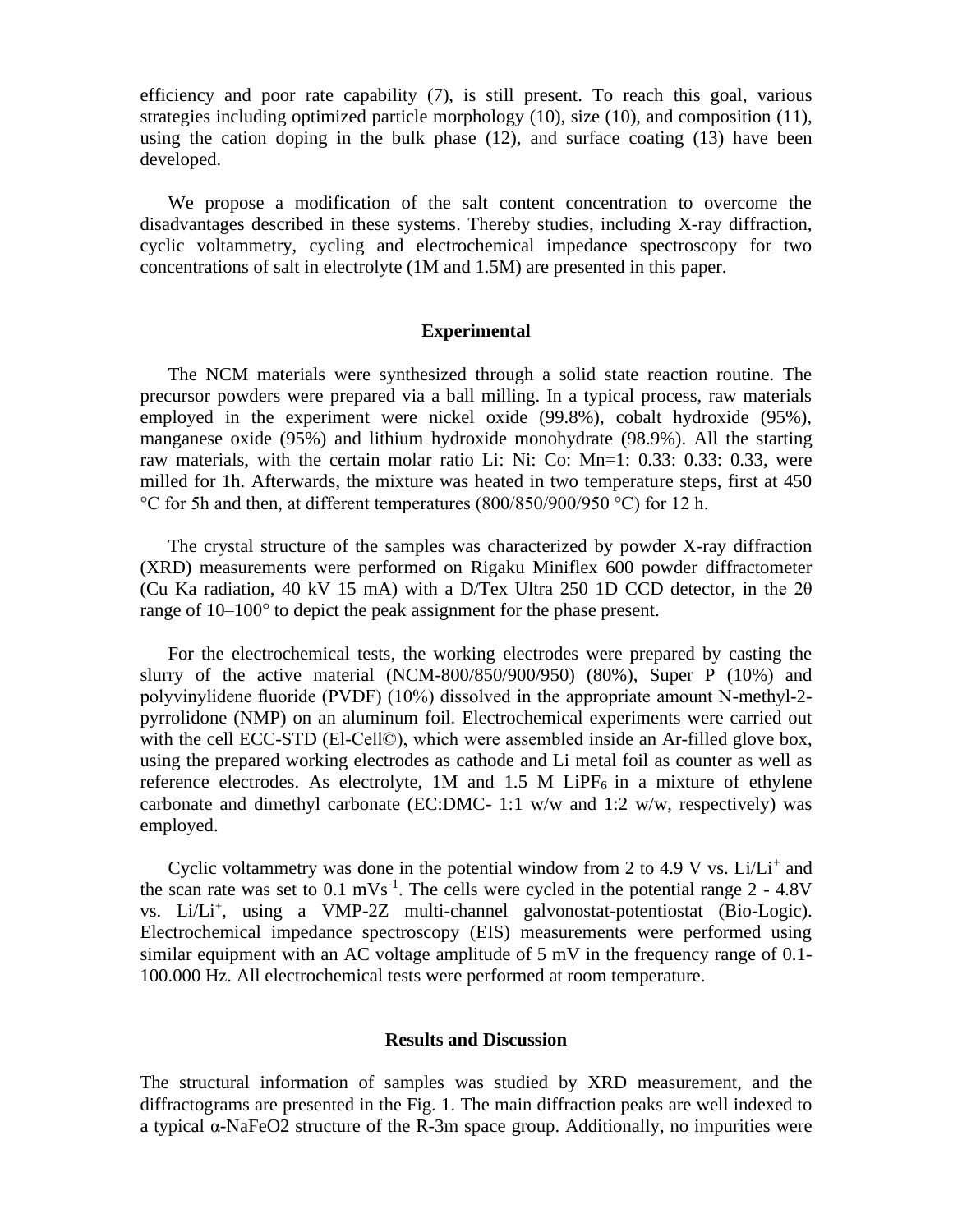observed in the structures. The clear split between the 006/012 and 108/110 and peaks points out that the materials have good hexagonal structure (14-15). Lattice parameters and relative peak intensities were estimated from XRD and the results were listed in Table 1. The high value of  $c/a$  ( $> 4.899$ ) and the low ratio of R (I (006)+I (102))/I (101)) indicated good layered structure and hexagonal ordering, respectively (16).

As listed in Table 1, the c/a and R of the NCM-850 were better than those of NCM-800/900/950 sample, which indicated that the NCM-850 sample exhibited better structure stability and therefore good electrochemical performance was expectable.



Figure 1. XRD patterns for synthesized materials.

|  |  | <b>TABLE I.</b> Lattice parameters of the synthesized samples. |  |
|--|--|----------------------------------------------------------------|--|
|--|--|----------------------------------------------------------------|--|

| <b>Sample</b> | a (A   | $\mathcal{C}(\mathbf{A})$ | (A3)    | c/a    | R    |
|---------------|--------|---------------------------|---------|--------|------|
| NCM-800       | 2.8401 | 14.2426                   | 99.489  | 5.0148 | l.96 |
| NCM-850       | 2.8554 | 14.2350                   | 100.516 | 4.9852 | 1.12 |
| NCM-900       | 2.8581 | 14.2312                   | 100.679 | 4.9792 | 1.12 |
| NCM-950       | 2.8638 | 14.2494                   | 101.214 | 4.9755 | l.96 |
|               |        |                           |         |        |      |

In order to investigate the electrochemical performance, the cyclic voltammograms of NCM samples, with 1M and  $1.5M$  LiPF<sub>6</sub> in the electrolyte, are presented in Fig. 2. As shown in this figure, for both concentrations, the CV peaks corresponding to a redox process can be seen better defined, at the range of  $\sim$  3.90-4.50 V corresponds to the redox couples of  $Ni^{3+}/Ni^{4+}$  and  $Co^{3+}/Co^{4+}$  and the other peak positioned at > 4.5 V is associated with the irreversible activation of Li<sub>2</sub>MnO<sub>3</sub>, along with the unavoidable formation of SEI film and the decomposition of electrolyte. The highest current associated with these peaks and a better reversibility related to the redox process is observed in NCM-850 electrode and this even clearer when 1.5 M concentration of salt in electrolyte was used.

The potential gap value between oxidation and reduction peaks  $(\Delta Ep)$  qualitatively describes the reversibility/polarization of the electrochemical process. As the cycling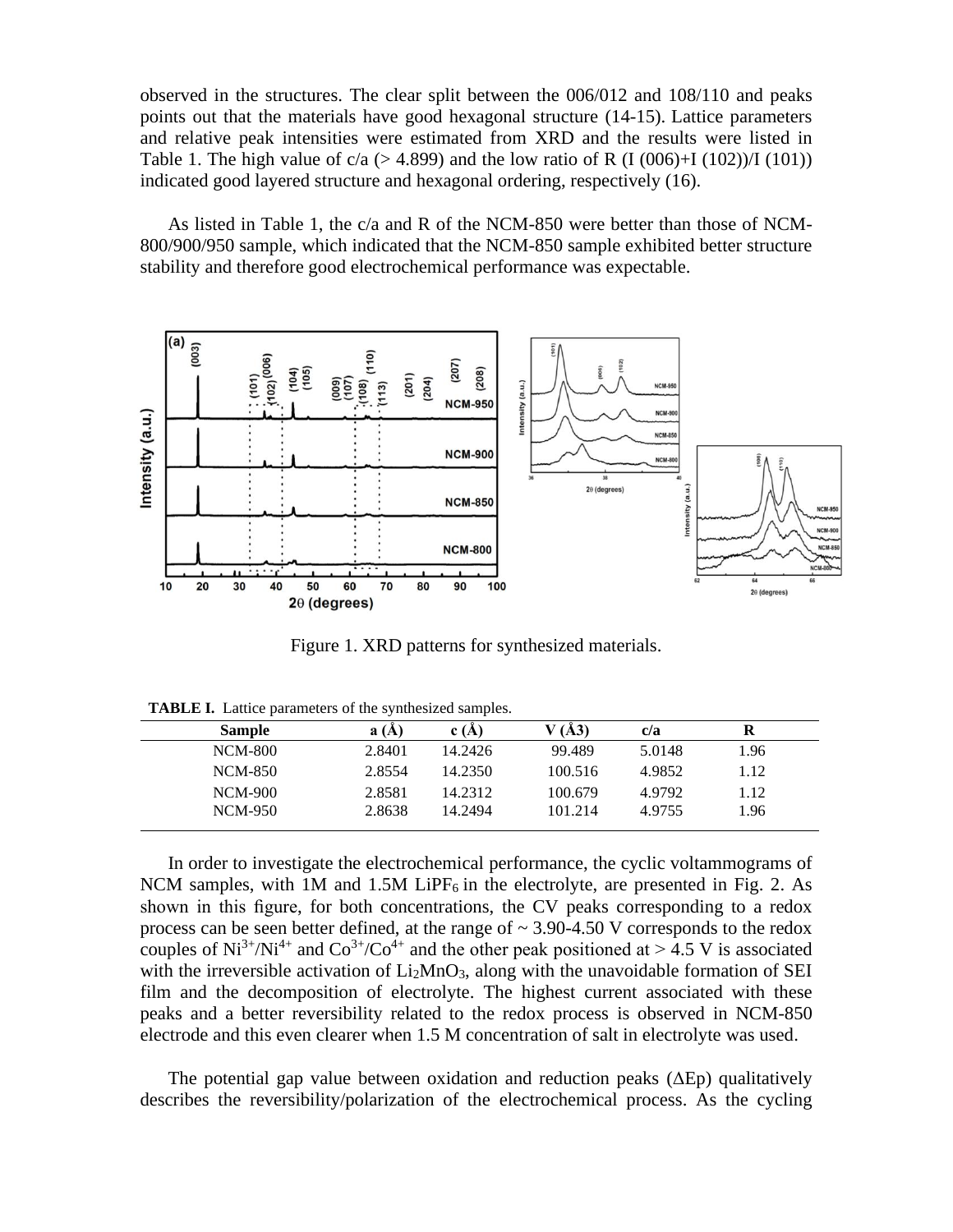proceeds, the ΔEp shows a better reversibility for the NCM-850 electrode, in both concentrations.



Figure 2. Cyclic voltammograms of NCM electrodes with a)  $1M$  LiPF<sub>6</sub>, and b)  $1.5M$  $LiPF<sub>6</sub>$ .

Cycle performance is the basic requirement to evaluate the cathode material's performance. The cycle performances of the working electrodes are displayed in Fig. 3. The initial charge capacities, with 1.0 M of the concentration of salt in the electrolyte (Fig. 3 (a)), of NCM-800, NCM-850, NCM-900 and NCM-950 electrodes were 85, 148, 194 and 123 mAh g<sup>-1</sup>, respectively; and when 1.5 M of the concentration of salt in the electrolyte was used (Fig. 3 (b) the initial charge capacities values of NCM-800, NCM-850, NCM-900 and NCM-950 electrodes were 112, 164, 212 and 50 mAh  $g^{-1}$ , respectively. NCM-900 electrode exhibit the highest initial discharge specific capacities, however this decreases in cycling. The NCM-850 electrodes delivered a specific discharge capacity of 105 mAh  $g^{-1}$  and 127 mAh  $g^{-1}$  for the concentration of 1 M and 1.5  $M$  LiPF<sub>6</sub> respectively, after 75 cycles.



Figure 3. Cyclic performance of NCM electrodes with a)  $1M$  LiPF<sub>6</sub>, and b)  $1.5M$  LiPF<sub>6</sub>.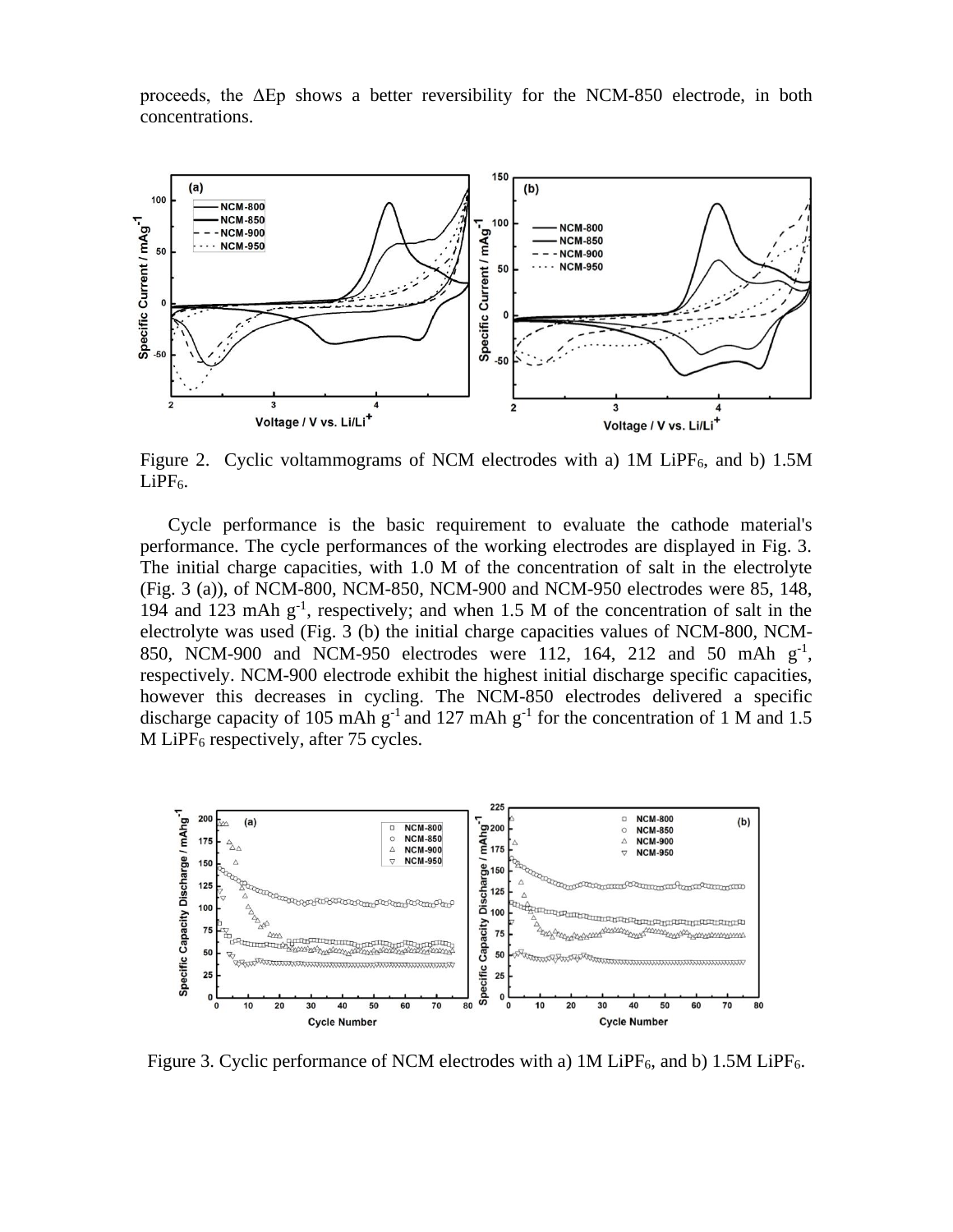

Figure 4. Nyquist's diagrams for NCM-850 electrode in 1M and 1.5M salt concentration of the electrolyte.

Nyquist diagrams at 50% of charge, corresponding to NCM-850 working electrode, are presented in Fig. 4. In the high frequency domain, a distorted semicircle is observed, which can be associated with the overlapping of the SEI formation/ decomposition resistance along with the charge transfer process (resistance) in the cathode/electrolyte interface. In the low frequency region, a Warburg-type impedance was observed, that is related to the Li ion diffusion in the solid active material. The smaller high-frequency semicircle and lower higher impedance values observed in the impedance spectra of the NCM-850-1.5 electrode - it could be attributed to the resistive reaction layer.

#### **Conclusion**

In this paper the modification of the salt content in the electrolyte is proposed as an alternative to improve the electrochemical performance of NCM cathodes materials and for that, materials prepared at different temperatures are studied in two different salt concentrations, 1M and 1.5M.

Results indicate that the NMC materials annealed at 850 ºC (NCM-850) exhibit an improvement of their electrochemical performance compared with that obtained with others temperatures, equally in concentrations 1M as 1.5 M. These improvements include better specific capacity and cycling stability. It should be noted that the use of 1.5 M salt concentration has the best electrochemical behavior for these cathode materials, in which redox processes show a better reversibility and also deliver higher specific discharge capacity values, it could be attributed to lower polarization enhancement of reversibility for this redox reaction and growth of the resistive layer on the surface of the active material.

## **Acknowledgments**

Authors gratefully acknowledge the financial support from the European Union, European Structural and Investment Funds Operational Program Research, Development